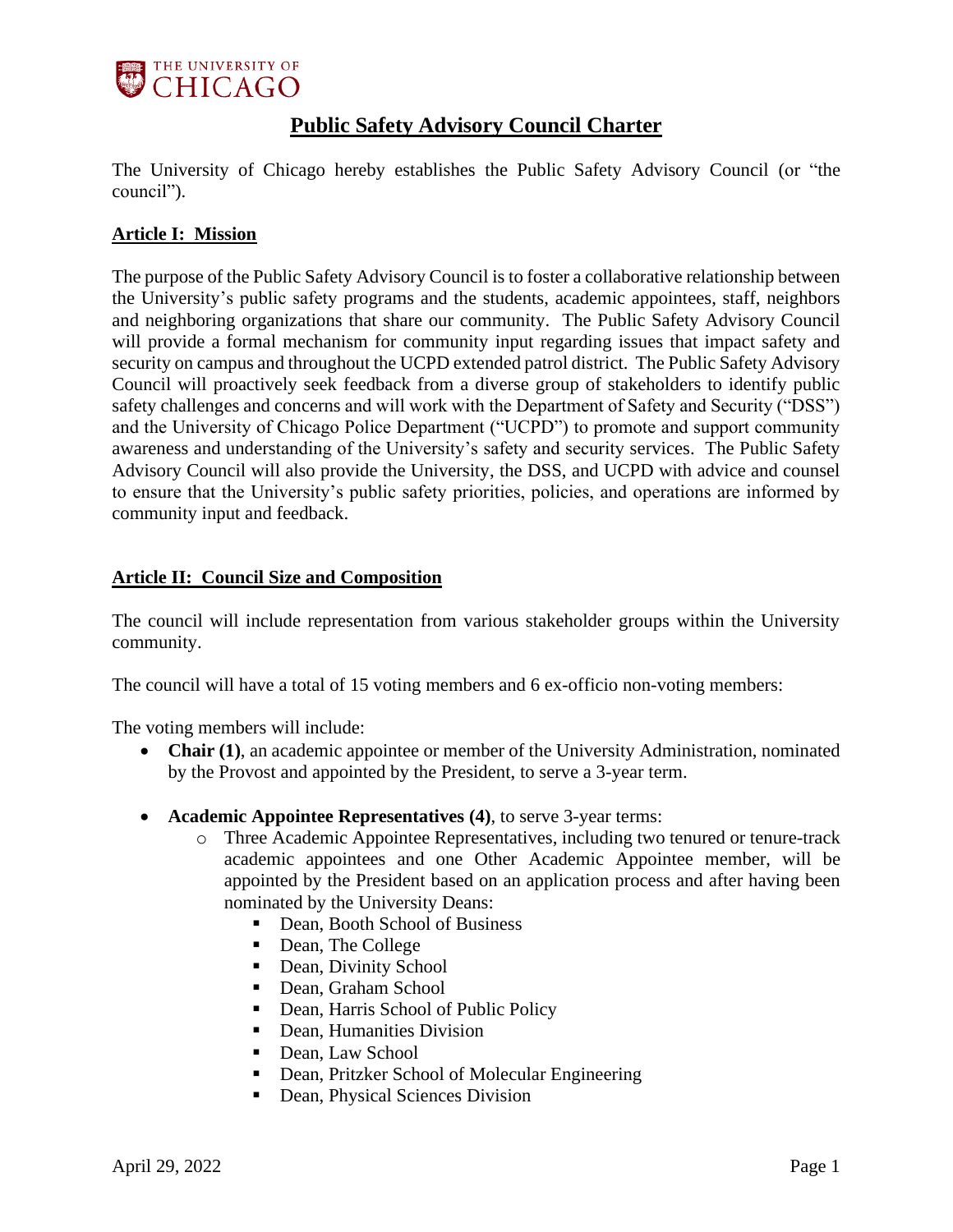

- Dean, Division of the Social Sciences
- Dean, Crown Family School of Social Work, Policy, and Practice.
- o One member of the Biological Sciences' Clinical Faculty will serve as an Academic Appointee Representative, to reflect the specific needs of the University Medical Center. This representative will be appointed by the President after having been nominated by the Dean of the Biological Sciences Division, based on an application process.
- o Academic Appointee Representatives must have been employed full-time by the University for at least one year at the time of application.
- **Student Representatives (3)**, to serve 1-year terms:
	- o Two Student Representatives will be nominated by the Graduate Council following an application process, and appointed by the Provost (or Dean of Students).
	- o One Student Representative will be nominated by the Undergraduate Council following an application process, and appointed by the Provost (or Dean of Students).
	- o Student Representatives must have been enrolled full-time at the University for at least one year.
- **Staff Representatives (3)**, to serve 3-year terms:
	- o Two Staff Representatives from any division within the University will be appointed by the President following an application process.
	- o One Staff Representative from the University Medical Center will be nominated by the Dean of the Biological Sciences Division and appointed by the President following an application process.
	- o Medical Residents employed by the University Medical Center are eligible to apply to serve as a Staff Representative.
	- o Staff Representatives must have been employed full-time by the University for at least one year.
- **Community Representatives (4)**, to serve 3-year terms:
	- o Appointment Criteria:
		- To be eligible to serve as a Community Representative, applicants must either:
			- reside within the UCPD extended patrol area, or
			- be a parent or guardian of a student who attends a K-12 school located within the UCPD extended patrol area.
		- Community Representatives may not be employed in law enforcement at the time of appointment and must be free of any conflicts of interest with the University.
		- The need for broad geographic representation among the community representatives, in particular, and the council, in general, will be an important consideration in the selection of community representatives.
	- o Appointment Method: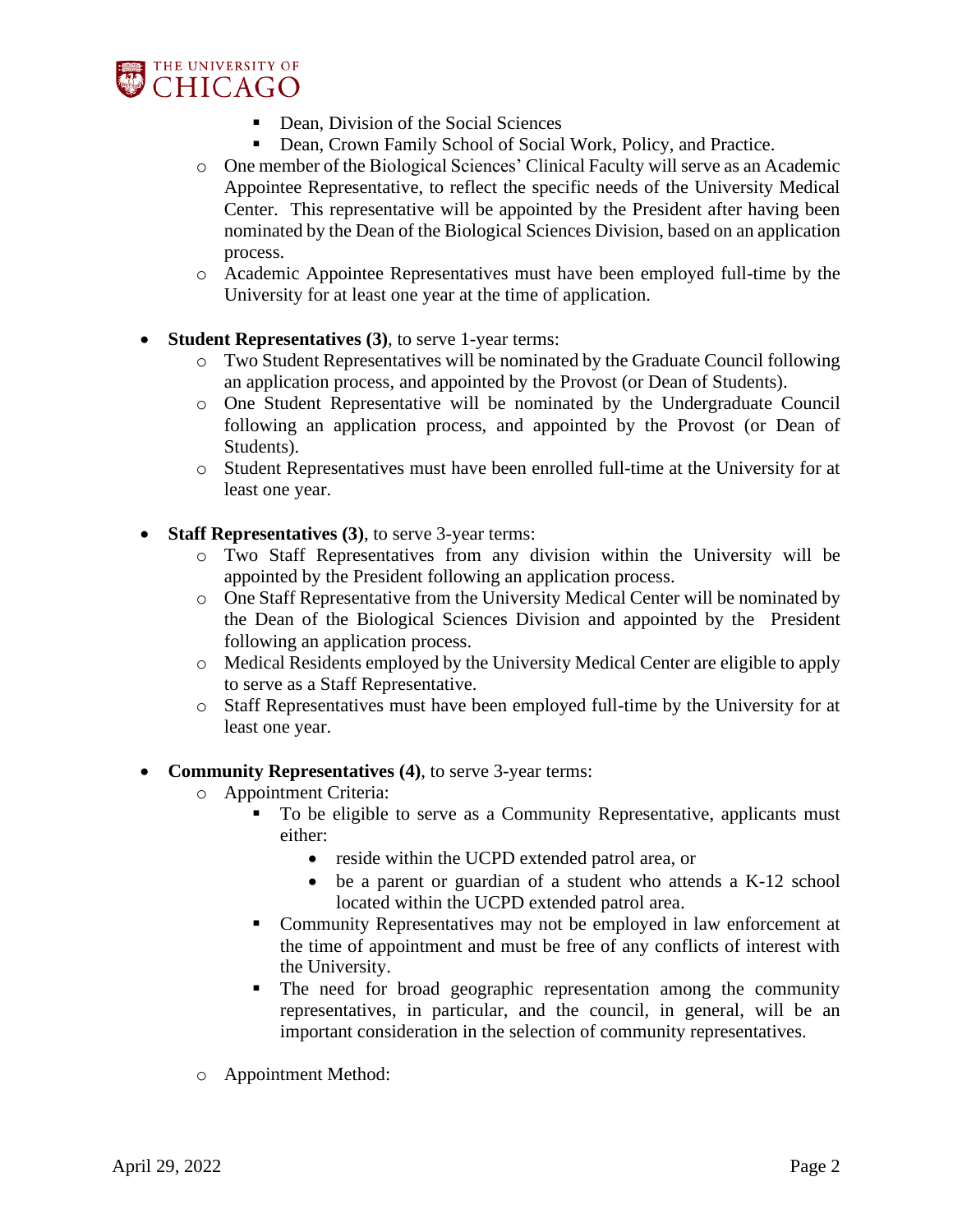

■ Four Community Representatives will be appointed by the Provost after having been nominated by a selection committee empaneled by the Office of Civic Engagement and to be comprised of community leaders familiar with the university and the subject matter.

The President (or Provost) may reappoint any member of the council to serve one additional term without the need for a subsequent nomination or appointment.

The council will also include six (6) ex-officio, non-voting members:

- UCPD Chief or the Chief's designee
- Administrator within the Provost's Office to serve as record-keeper
- Representative from the Office of Civic Engagement
- Director, UChicago HELP
- Representative from the Center for the Study of Race, Politics, and Culture
- Representative from the Office of the General Counsel
- The DSS/AVP, although not a council member, may attend any council meeting or event.

#### **Quorum:**

• A quorum will be a majority of the council's seated voting members.

#### **Vacancies:**

• Should vacancies occur during the academic year, they will be filled through temporary appointments made by the President (or Provost).

#### **Role of the Chair:**

The Chair, to be appointed by the President, will preside at council meetings and facilitate the work of the council through agenda setting and by serving as a liaison to the University administration where necessary and appropriate.

#### **Article III: Duties & Responsibilities**

Recognizing that UCPD is subject to significant oversight through the accreditation procedures and requirements imposed by the Commission on Accreditation for Law Enforcement Agencies ("CALEA"), the University remains committed to being responsive to community needs and concerns. The purpose of the Public Safety Advisory Council is to ensure that DSS and UCPD priorities, policies and operations are informed by community input and feedback. Through proactive community engagement, the Public Safety Advisory Council will provide critically important community perspective in the development of public safety policies, practices, and protocols. More specifically, the Public Safety Advisory Council will:

• Identify and discuss issues affecting safety on campus and within the adjacent neighborhoods UCPD serves.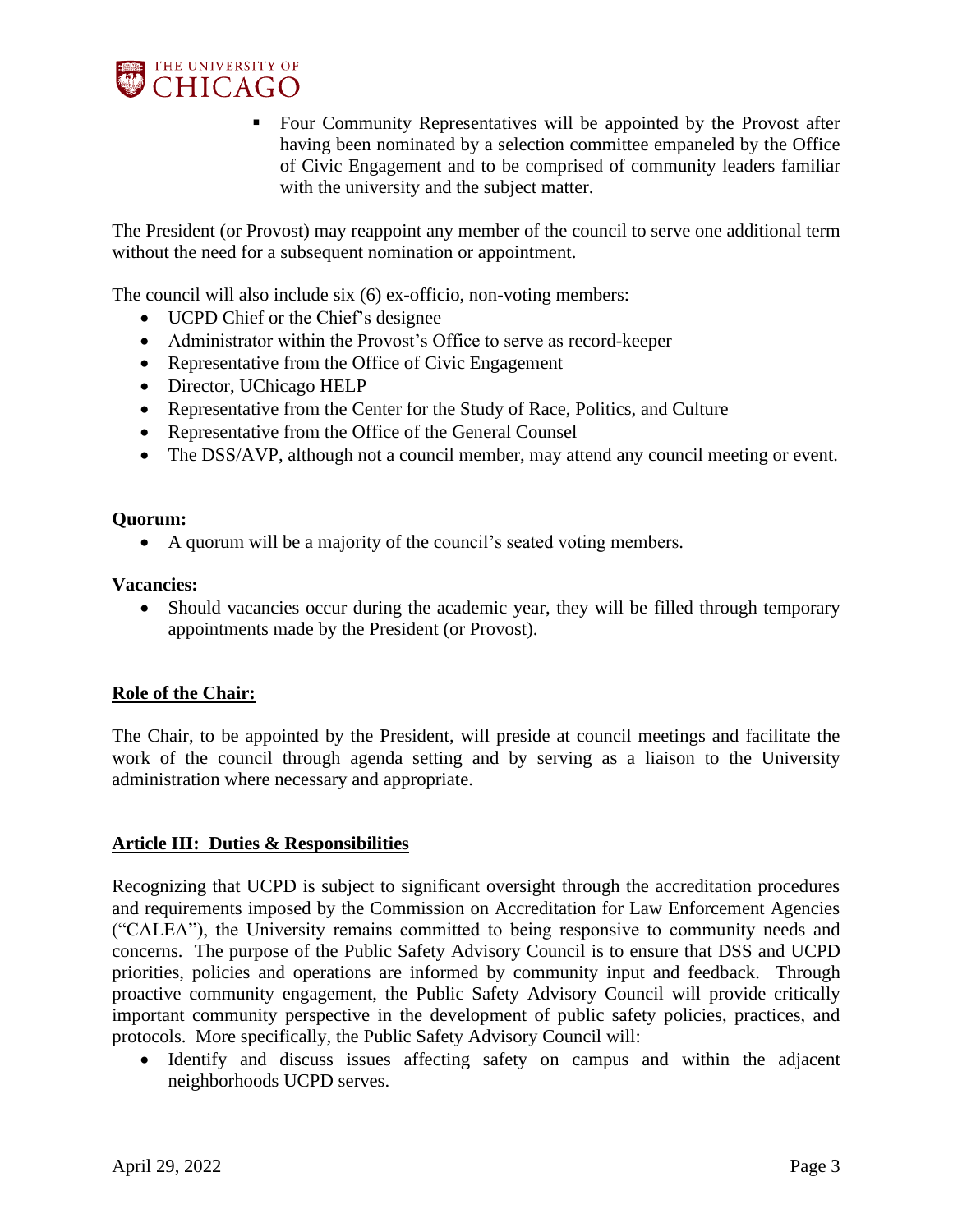

- Collaborate with UCPD and DSS in the development of policies and programs that support bias-free, community-driven policing.
- Review and provide recommendations related to existing and proposed policies, practices, or protocols that directly impact police-community interaction.
- Develop and implement practices or protocols for obtaining regular community feedback on the performance of the University's public safety operations.
- Review and report on, as necessary, UCPD metrics of community concern (e.g., use of force, traffic stops, citizen complaints).
- Assist UCPD in developing strategies and programs to inform the University community about public safety issues and DSS/UCPD operations and initiatives.
- Address policy considerations referred to the council by the Independent Review Committee.
- The council may adopt bylaws, rules or procedures for the conduct of its business.

The input and feedback from the council will be essential to the University and its ability to best serve the campus and broader community. The authority to change or modify University, DSS, or UCPD policies and procedures will rest with the University. While the council's feedback and ideas on the efficiency of DSS and UCPD operations will be valued, budget appropriations to or within DSS and UCPD will remain within the sole discretion of the University. Responsibility for the review and handling of citizen complaints against individual UCPD employees will remain with the Independent Review Committee.

#### **Article IV: Community Engagement and Transparency**

#### **SECTION A: MEETINGS**

The work of the council is intended to be conducted with the utmost transparency. Notice of council meeting times and locations will be posted publicly online.

The council will convene monthly from October through May. The council will conduct at least one public forum per quarter for the purpose of learning about and gaining community feedback on a specific public safety issue or topic. The council may, in its discretion, hold additional public meetings as necessary.

#### **SECTION B: REPORTING**

The council will make its meeting minutes publicly available. The council will issue an annual report at the conclusion of each academic year detailing the council's accomplishments and areas of focus for the next academic year. The council may, in its discretion, issue public reports on specific public safety issues, topics or recommendations. The council will also make public any responses to reports and recommendations by the University Administration and DSS.

#### **SECTION C: COMMUNITY ENGAGEMENT**

Community engagement is an important element of the council's mission. The council shall engage in community outreach to generate awareness about its work. The council shall also engage the community to promote transparency regarding the work of DSS and UCPD and to facilitate